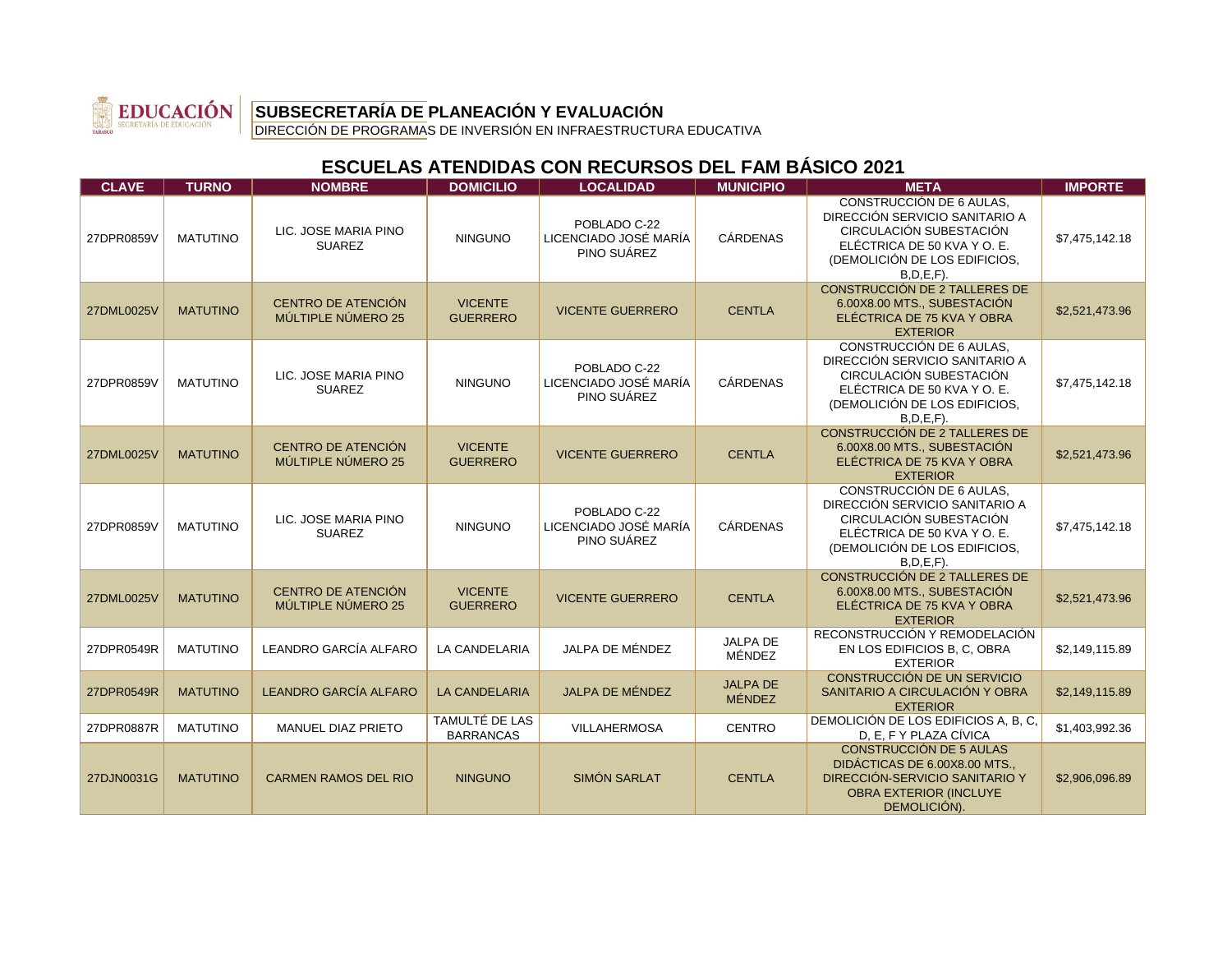

DIRECCIÓN DE PROGRAMAS DE INVERSIÓN EN INFRAESTRUCTURA EDUCATIVA

| <b>CLAVE</b> | <b>TURNO</b>      | <b>NOMBRE</b>                                 | <b>DOMICILIO</b>                        | <b>LOCALIDAD</b>                           | <b>MUNICIPIO</b>       | <b>META</b>                                                                                                                                                              | <b>IMPORTE</b> |
|--------------|-------------------|-----------------------------------------------|-----------------------------------------|--------------------------------------------|------------------------|--------------------------------------------------------------------------------------------------------------------------------------------------------------------------|----------------|
| 27DES0030R   | <b>MATUTINO</b>   | LEYES DE REFORMA                              | <b>CENTRO</b>                           | <b>NACAJUCA</b>                            | <b>NACAJUCA</b>        | <b>CONSTRUCCIÓN DE 5 AULAS</b><br>DIDÁCTICAS (INCLUYE DEMOLICIÓN),<br>TALLER DE ALIMENTOS. TALLER DE<br>MECANOGRAFÍA, ESCALERA Y OBRA<br><b>EXTERIOR</b>                 | \$5,498,171.34 |
| 27EJN0064X   | <b>MATUTINO</b>   | <b>CIUDAD PEMEX</b>                           | <b>PEMEX</b>                            | PEMEX (CIUDAD PEMEX)                       | <b>MACUSPANA</b>       | <b>CONSTRUCCIÓN DE 7 AULAS</b><br>DIDÁCTICAS, DIRECC., SERV. SANIT. A<br>CIRCULACIÓN Y OBRA EXTERIOR<br>(INCLUYE DEMOLICIÓN DE LOS EDIF.<br>$A,B,C$ ).                   | \$4,864,616.67 |
| 27DDI0005M   | <b>MATUTINO</b>   | CAI II FRANCISCA REYNÉS<br><b>BEREZALUCE</b>  | EL ESPEJO II                            | <b>VILLAHERMOSA</b>                        | <b>CENTRO</b>          | RECONSTRUCCIÓN Y REMODELACIÓN<br>DE LOS EDIFICIOS A Y B, TECHUMBRE<br>Y OBRA EXTERIOR                                                                                    | \$4,158,804.57 |
| 27DPR0266K   | <b>MATUTINO</b>   | <b>FRANCISCO GONZÁLEZ</b><br><b>BOCANEGRA</b> | <b>TAMULTÉ DE LAS</b><br><b>SABANAS</b> | <b>TOCOAL</b>                              | <b>CENTRO</b>          | RECONSTRUCCIÓN Y REMODELACIÓN<br>DE LOS EDIFICIOS A, B, C, F, J Y OBRA<br><b>EXTERIOR</b>                                                                                | \$2,920,447.09 |
| 27DPR1418F   | <b>MATUTINO</b>   | LIC. CARLOS A. MADRAZO                        | <b>SAN SILVERIO</b>                     | COMALCALCO                                 | COMALCALCO             | CONST. DE 4 AULAS DIDÁCTICA,<br>DIRECCIÓN, SERVICIO SANITARIO A<br>CIRCULACIÓN EN ESTRUCTURA U-2C.<br>ESCALERA Y OBRA. EXTERIOR (P.B.)<br>(INCLUYE DEMOLICIÓN) 1A. ETAPA | \$4,929,717.60 |
| 27EES0046R   | <b>VESPERTINO</b> | <b>EMILIANO ZAPATA</b>                        | <b>NINGUNO</b>                          | REDENCIÓN DEL<br><b>CAMPESINO</b>          | <b>TENOSIQUE</b>       | RECONSTRUCCIÓN Y REMODELACIÓN<br>DE LOS EDIFICIOS A, D Y OBRA<br><b>EXTERIOR</b>                                                                                         | \$982,763.10   |
| 27DES0013A   | <b>MATUTINO</b>   | NOE DE LA FLOR CASANOVA                       | <b>REFORMA</b>                          | <b>TEAPA</b>                               | <b>TEAPA</b>           | CONSTRUCCIÓN DE SUBESTACIÓN<br>ELÉCTRICA DE 300 KVA Y OBRA<br><b>EXTERIOR</b>                                                                                            | \$1,230,457.36 |
| 27ETV0062O   | <b>MATUTINO</b>   | <b>GRAL, VICENTE GUERRERO</b>                 | <b>TIERRA NUEVA</b><br>3RA. SECCIÓN     | <b>TIERRA NUEVA 3RA.</b><br><b>SECCIÓN</b> | <b>HUIMANGUILLO</b>    | CONST. DE TALLER DE CÓMPUTO.<br>AULA USOS MÚLTIPLES. SERVICIO<br>SANITARIO A CIRCULACIÓN Y OBRA<br>EXTERIOR (DEMOLICIÓN DE LOS<br>EDIFICIOSS B Y D)                      | \$2,375,587.98 |
| 27DJN0006H   | <b>MATUTINO</b>   | <b>AIDA PUJOL TOBILLA</b>                     | <b>EL CERRITO</b>                       | <b>EMILIANO ZAPATA</b>                     | <b>EMILIANO ZAPATA</b> | RECONSTRUCCIÓN Y REMODELACIÓN<br>DE LOS EDIFICIOS A, B Y OBRA<br><b>EXTERIOR</b>                                                                                         | \$1,348,280.56 |
| 27DJN0006H   | <b>MATUTINO</b>   | <b>AIDA PUJOL TOBILLA</b>                     | <b>EL CERRITO</b>                       | <b>EMILIANO ZAPATA</b>                     | <b>EMILIANO ZAPATA</b> | <b>CONSTRUCCIÓN DE 3 AULAS.</b><br>DIRECCIÓN-SERVICIO SANITARIO<br>(INCLUYE DEMOLICIÓN EN LOS<br>EDIFICIOS C Y D) Y OBRA EXTERIOR                                        | \$1,348,280.56 |
| 27EES0046R   | <b>VESPERTINO</b> | <b>EMILIANO ZAPATA</b>                        | <b>NINGUNO</b>                          | REDENCIÓN DEL<br><b>CAMPESINO</b>          | <b>TENOSIQUE</b>       | <b>CONSTRUCCIÓN DE UN AULA</b><br>DIDÁCTICA, DIRECCIÓN, SERVICIO<br>SANITARIO A CIRCULACIÓN Y OBRA<br>EXTERIOR (DEMOLICIÓN DE LOS<br>EDIFICIOS B Y C)                    | \$982,763.10   |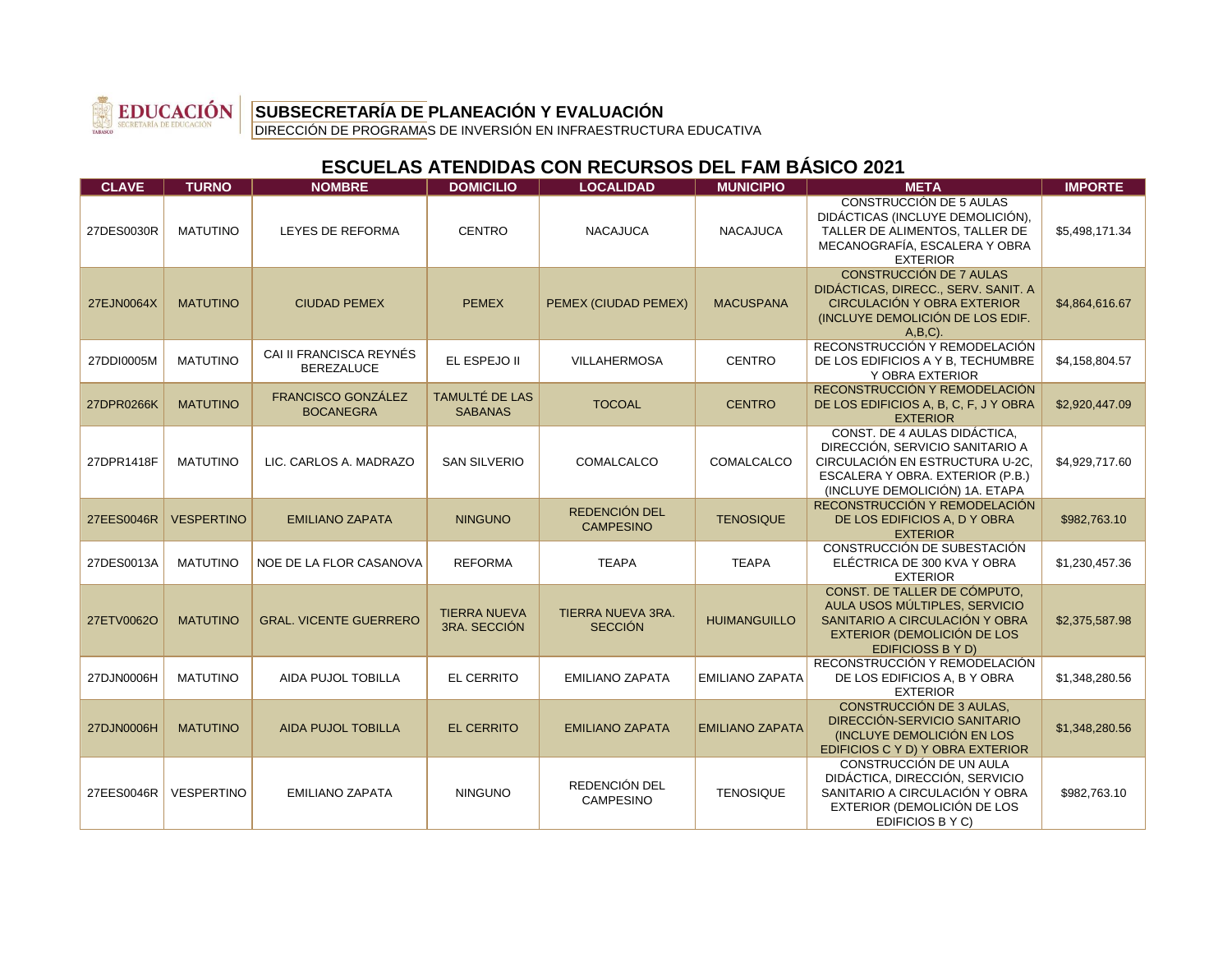

DIRECCIÓN DE PROGRAMAS DE INVERSIÓN EN INFRAESTRUCTURA EDUCATIVA

| <b>CLAVE</b> | <b>TURNO</b>    | <b>NOMBRE</b>                                   | <b>DOMICILIO</b>                     | <b>LOCALIDAD</b>                               | <b>MUNICIPIO</b>    | <b>META</b>                                                                                                                            | <b>IMPORTE</b> |
|--------------|-----------------|-------------------------------------------------|--------------------------------------|------------------------------------------------|---------------------|----------------------------------------------------------------------------------------------------------------------------------------|----------------|
| 27ETV0062O   | <b>MATUTINO</b> | <b>GRAL. VICENTE GUERRERO</b>                   | <b>TIERRA NUEVA</b><br>3RA. SECCIÓN  | <b>TIERRA NUEVA 3RA.</b><br><b>SECCIÓN</b>     | <b>HUIMANGUILLO</b> | RECONSTRUCCIÓN Y REMODELACIÓN<br>DE LOS EDIFICIOS A, C, E, F Y OBRA<br><b>EXTERIOR</b>                                                 | \$2,375,587.98 |
| 27DES0013A   | <b>MATUTINO</b> | NOE DE LA FLOR CASANOVA                         | <b>REFORMA</b>                       | <b>TEAPA</b>                                   | <b>TEAPA</b>        | RECONSTRUCCIÓN Y REMODELACIÓN<br>DE LOS EDIFICIOS F, G, Y OBRA<br><b>EXTERIOR</b>                                                      | \$1,230,457.36 |
| 27ETV0477M   | <b>MATUTINO</b> | <b>BENITO JUÁREZ GARCÍA</b>                     | <b>TIERRA NUEVA</b><br>4TA. SECCIÓN  | <b>TIERRA NUEVA 4TA.</b><br><b>SECCIÓN</b>     | <b>HUIMANGUILLO</b> | <b>CONSTRUCCIÓN DE 2 AULAS</b><br>DIDÁCTICAS DE 6.00 X 8.00 MTS.<br>DIRECCIÓN (INCLUYE DEMOLICIÓN) Y<br><b>OBRA EXTERIOR</b>           | \$1,391,786.84 |
| 27DJN0199M   | <b>MATUTINO</b> | <b>BERTHA VON GLUMER</b>                        | <b>NINGUNO</b>                       | C-40 (ERNESTO AGUIRRE<br>COLORADO)             | <b>HUIMANGUILLO</b> | CONSTRUCCIÓN DE TRES AULAS<br>DIDÁCTICAS DE 6.00 X 5.30 MTS Y OBRA<br><b>EXTERIOR</b>                                                  | \$1,070,847.00 |
| 27DST0047J   | <b>MATUTINO</b> | <b>SECUNDARIA TECNICA 47</b>                    | <b>LA MANGA I</b>                    | <b>VILLAHERMOSA</b>                            | <b>CENTRO</b>       | RECONSTRUCCIÓN Y REMODELACIÓN<br>EN LOS EDIFICIOS A, B, C, D, E, F, H Y<br><b>OBRA EXTERIOR</b>                                        | \$6,951,523.77 |
| 27EES0049O   | <b>MATUTINO</b> | ING. RAFAEL CONCHA<br><b>LINARES</b>            | <b>CENTRO</b>                        | VILLAHERMOSA                                   | <b>CENTRO</b>       | RECONSTRUCCIÓN Y REMODELACIÓN<br>EN LOS EDIFICIOS A, B. Y OBRA<br><b>EXTERIOR</b>                                                      | \$5,711,588.29 |
| 27EES0049O   | <b>MATUTINO</b> | <b>ING. RAFAEL CONCHA</b><br><b>LINARES</b>     | <b>CENTRO</b>                        | <b>VILLAHERMOSA</b>                            | <b>CENTRO</b>       | <b>CONSTRUCCIÓN DE 5 AULAS</b><br>DIDÁCTICAS DE 6.00X8.00 MTS. Y OBRA<br><b>EXTERIOR</b>                                               | \$5,711,588.29 |
| 27DPR0040E   | <b>MATUTINO</b> | <b>GUSTAVO GARRIDO</b><br><b>CANABAL</b>        | <b>CENTRO</b>                        | <b>JONUTA</b>                                  | <b>JONUTA</b>       | RECONSTRUCCIÓN Y REMODELACIÓN<br>EN LOS EDIFICIOS A, B Y OBRA<br><b>EXTERIOR</b>                                                       | \$4,457,120.48 |
| 27DES0003U   | <b>MATUTINO</b> | <b>CARLOS ALBERTO MADRAZO</b><br><b>BECERRA</b> | AQUILES SERDÁN                       | AQUILES SERDÁN (SAN<br>FERNANDO)               | <b>MACUSPANA</b>    | RECONSTRUCCIÓN Y REMODELACIÓN<br>DE LOS EDIFICIOS A, B, C, D, E, F, G, H,<br><b>I Y OBRA EXTERIOR</b>                                  | \$6,548,294.72 |
| 27ETV0161O   | <b>MATUTINO</b> | <b>MANUEL CAMPOS PAYRO</b>                      | <b>NINGUNO</b>                       | <b>SAN MANUEL</b>                              | <b>HUIMANGUILLO</b> | RECONSTRUCCIÓN Y REMODELACIÓN<br>EN LOS EDIFICIOS A, B, C, D, E Y OBRA<br><b>EXTERIOR</b>                                              | \$2,776,953.81 |
| 27DPR0449S   | <b>MATUTINO</b> | PEDRO C. COLORADO                               | <b>NINGUNO</b>                       | <b>IGNACIO GUTIÉRREZ 1RA</b><br><b>SECCIÓN</b> | <b>HUIMANGUILLO</b> | <b>CONSTRUCCIÓN DE 2 AULAS</b><br>DIDÁCTICAS, SERVICIO SANITARIO Y<br>OBRA EXTERIOR (DEMOLICIÓN DE LOS<br>EDIFICIOS. A, B, C, D, E, G) | \$1,774,916.65 |
| 27DPR0258B   | <b>MATUTINO</b> | <b>CORONEL EUSEBIO</b><br><b>CASTILLO</b>       | <b>NINGUNO</b>                       | RÍO VIEJO 1RA, SECCIÓN                         | <b>CENTRO</b>       | CONSTRUCCIÓN DE DIRECCIÓN, MURO<br>DE CONTENCIÓN, SUBESTACIÓN<br>ELÉCTRICA Y OBRA EXTERIOR                                             | \$1,920,269.53 |
| 27ETV0472R   | <b>MATUTINO</b> | <b>FRANCISCO I. MADERO</b>                      | <b>FRANCISCO I.</b><br><b>MADERO</b> | <b>FRANCISCO I. MADERO</b>                     | <b>HUIMANGUILLO</b> | <b>CONSTRUCCIÓN DE 3 AULAS</b><br>DIDÁCTICAS, SERVICIO SANITARIO Y<br><b>OBRA EXTERIOR</b>                                             | \$2,232,547.28 |
| 27DPR0278P   | <b>MATUTINO</b> | <b>IGNACIO MANUEL</b><br><b>ALTAMIRANO</b>      | <b>NINGUNO</b>                       | PROGRESO TULAR 2DA.<br><b>SECCIÓN</b>          | COMALCALCO          | SUBESTACIÓN ELÉCTRICA, CERCA<br>PERIMETRAL Y OBRA EXTERIOR                                                                             | \$1,447,272.38 |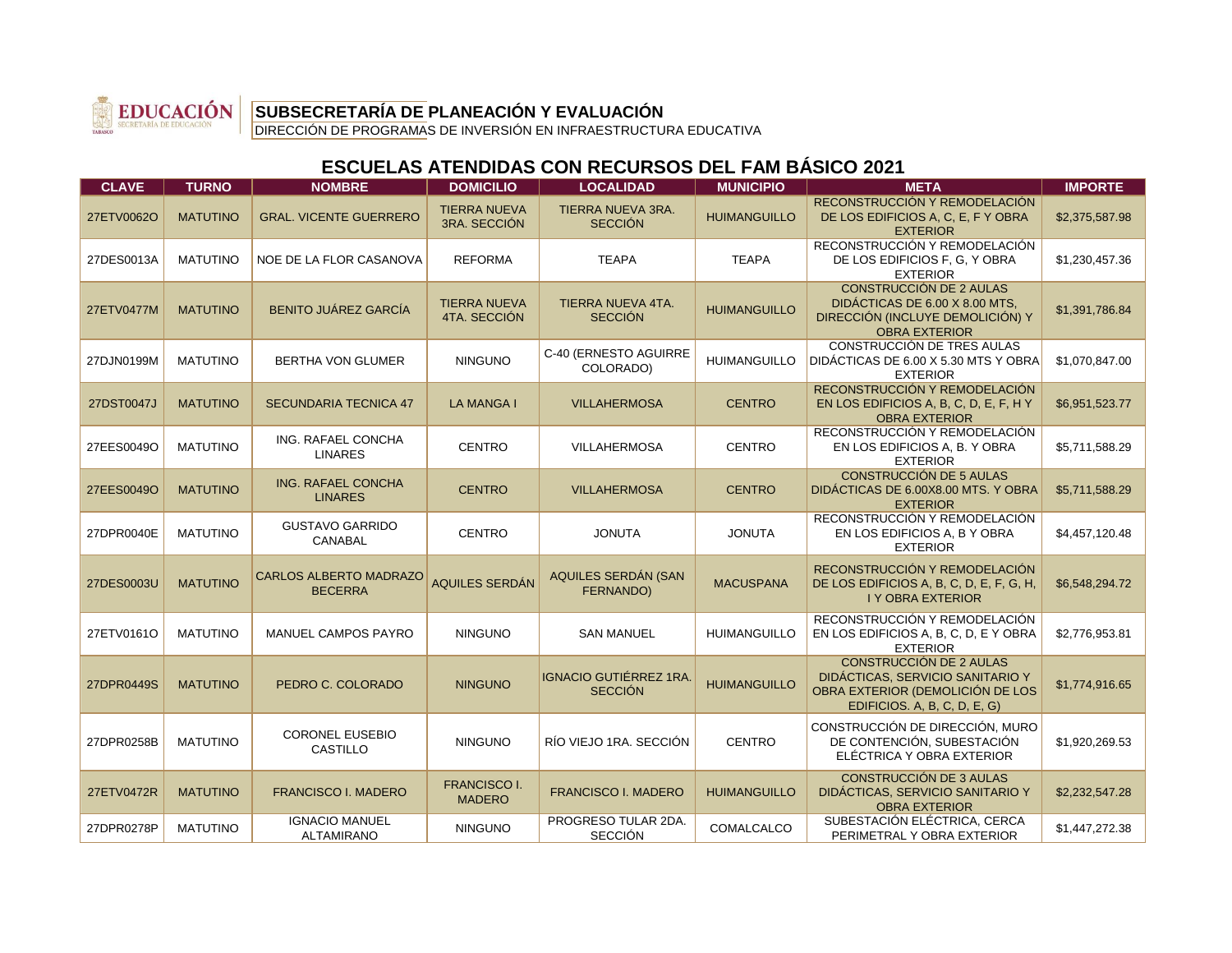

DIRECCIÓN DE PROGRAMAS DE INVERSIÓN EN INFRAESTRUCTURA EDUCATIVA

| <b>CLAVE</b> | <b>TURNO</b>    | <b>NOMBRE</b>                               | <b>DOMICILIO</b>    | <b>LOCALIDAD</b>                                   | <b>MUNICIPIO</b>          | <b>META</b>                                                                                                | <b>IMPORTE</b> |
|--------------|-----------------|---------------------------------------------|---------------------|----------------------------------------------------|---------------------------|------------------------------------------------------------------------------------------------------------|----------------|
| 27DPR0361O   | <b>MATUTINO</b> | <b>JOSE E. HERNANDEZ</b>                    | <b>NINGUNO</b>      | CUMUAPA 2DA. SECCIÓN                               | <b>CUNDUACÁN</b>          | CONSTRUCCIÓN DOS AULAS<br>DIDÁCTICAS, SERVICIO SANITARIO Y<br><b>OBRA EXTERIOR (INCLUYE</b><br>DEMOLICIÓN) | \$1,943,000.00 |
| 27DPR0780Z   | <b>MATUTINO</b> | <b>JOSE MARIA MORELOS</b>                   | <b>NINGUNO</b>      | CHILTEPEC (SECCIÓN<br>TANQUE)                      | <b>PARAÍSO</b>            | SUBESTACIÓN ELÉCTRICA Y OBRA<br><b>EXTERIOR</b>                                                            | \$1,319,212.40 |
| 27ETV0474P   | <b>MATUTINO</b> | <b>JUAN ALDAMA</b>                          | <b>EL BEJUCAL</b>   | <b>EL BEJUCAL</b>                                  | <b>JONUTA</b>             | <b>CONSTRUCCIÓN DE 2 AULAS</b><br>DIDÁCTICAS, SERVICIO SANITARIO<br><b>RURAL Y OBRA EXTERIOR</b>           | \$1,336,692.86 |
| 27DPR0565I   | <b>MATUTINO</b> | <b>JOSE MARIA MORELOS Y</b><br><b>PAVON</b> | <b>NINGUNO</b>      | <b>IQUINUAPA</b>                                   | JALPA DE<br>MÉNDEZ        | CONSTRUCCIÓN DE SERVICIO<br>SANITARIO. SUBESTACIÓN ELÉCTRICA.<br><b>BARDA Y OBRA EXTERIOR</b>              | \$2,440,197.70 |
| 27DJN0079Z   | <b>MATUTINO</b> | <b>JUAN DE LA BARRERA</b>                   | <b>NINGUNO</b>      | HUIMANGO 2DA. SECCIÓN<br>(LA MONA)                 | <b>CUNDUACÁN</b>          | <b>CONSTRUCCIÓN DE UN AULA</b><br>DIDÁCTICA, DIRECCIÓN-SERVICIO<br>SANITARIO Y OBRA EXTERIOR               | \$1,590,802.69 |
| 27DPR1665O   | <b>MATUTINO</b> | LIC. GILBERTO AGUILAR<br><b>ALAMILLA</b>    | <b>NINGUNO</b>      | MIGUEL HIDALGO 2DA.<br>SECCIÓN B (LA<br>NATIVIDAD) | CÁRDENAS                  | CONSTRUCCIÓN DE 3 AULAS<br>DIDÁCTICAS Y OBRA EXTERIOR                                                      | \$1,382,481.17 |
| 27EJN0426Q   | <b>MATUTINO</b> | <b>MARIA OROPEZA HERMIDA</b>                | <b>NINGUNO</b>      | <b>CAPARROSO</b>                                   | <b>CENTLA</b>             | CONSTRUCCIÓN DE UN AULA<br>DIDÁCTICA, SERVICIO SANITARIO Y<br><b>OBRA EXTERIOR</b>                         | \$1,075,083.72 |
| 27DPR0562L   | <b>MATUTINO</b> | <b>MARIANO MATAMOROS</b>                    | <b>NINGUNO</b>      | <b>HERMENEGILDO</b><br>GALEANA 2DA, SECCIÓN        | <b>JALPA DE</b><br>MÉNDEZ | CONSTRUCCIÓN DE 2 AULAS<br>DIDÁCTICA, SERVICIO SANITARIO Y<br><b>OBRA EXTERIOR</b>                         | \$1,913,861.64 |
| 27ETV0394D   | <b>MATUTINO</b> | <b>MIGUEL HIDALGO Y</b><br><b>COSTILLA</b>  | <b>NINGUNO</b>      | PROFESOR CAPARROSO<br>1RA. SECCIÓN                 | <b>MACUSPANA</b>          | <b>CONSTRUCCIÓN DE 3 AULAS</b><br>DIDÁCTICAS, DIRECCIÓN-SERVICIO<br>SANITARIO Y OBRA EXTERIOR              | \$2,357,435.49 |
| 27ETV0215B   | <b>MATUTINO</b> | SOR JUANA INES DE LA<br><b>CRUZ</b>         | <b>NINGUNO</b>      | C-25 (ISIDRO CORTÉS<br>RUEDA)                      | <b>HUIMANGUILLO</b>       | CONSTRUCCIÓN DE SERVICIO<br>SANITARIO A CIRCULACIÓN Y OBRA<br><b>EXTERIOR</b>                              | \$1,067,200.91 |
| 27DJN0137Z   | <b>MATUTINO</b> | SOR JUANA INES DE LA<br><b>CRUZ</b>         | <b>PUEBLO NUEVO</b> | <b>TENOSIQUE DE PINO</b><br><b>SUÁREZ</b>          | <b>TENOSIQUE</b>          | RECONSTRUCCIÓN Y REMODELACIÓN<br>DEL EDIFICIO A Y OBRA EXTERIOR                                            | \$956,871.68   |
| 27EJN0195P   | <b>MATUTINO</b> | JOSE MARIA MORELOS Y<br><b>PAVON</b>        | <b>NINGUNO</b>      | JOSÉ MARÍA MORELOS Y<br><b>PAVÓN</b>               | <b>CENTLA</b>             | RECONSTRUCCIÓN Y REMODELACIÓN<br>DE LOS EDIFICIOS A, B, C Y OBRA<br><b>EXTERIOR</b>                        | \$1,625,615.30 |
| 27ETV0452D   | <b>MATUTINO</b> | <b>RUFFO DOMINGUEZ PEREZ</b>                | <b>NINGUNO</b>      | ANACLETO CANABAL 2DA.<br><b>SECCIÓN</b>            | <b>CENTRO</b>             | RECONSTRUCCIÓN Y REMODELACIÓN<br>DE LOS EDIFICIOS A, B, C Y OBRA<br><b>EXTERIOR</b>                        | \$2,171,396.00 |
| 27DPR1665O   | <b>MATUTINO</b> | LIC. GILBERTO AGUILAR<br><b>ALAMILLA</b>    | <b>NINGUNO</b>      | MIGUEL HIDALGO 2DA.<br>SECCIÓN B (LA<br>NATIVIDAD) | <b>CÁRDENAS</b>           | RECONSTRUCCIÓN Y REMODELACIÓN<br>EN LOS EDIFICIOS B, D, E, F, G, H Y<br><b>OBRA EXTERIOR</b>               | \$1,382,481.17 |
| 27EJN0426Q   | <b>MATUTINO</b> | <b>MARIA OROPEZA HERMIDA</b>                | <b>NINGUNO</b>      | <b>CAPARROSO</b>                                   | <b>CENTLA</b>             | RECONSTRUCCIÓN Y REMODELACIÓN<br>DE LOS EDIFICIOS A, B, C Y OBRA<br><b>EXTERIOR</b>                        | \$1,075,083.72 |